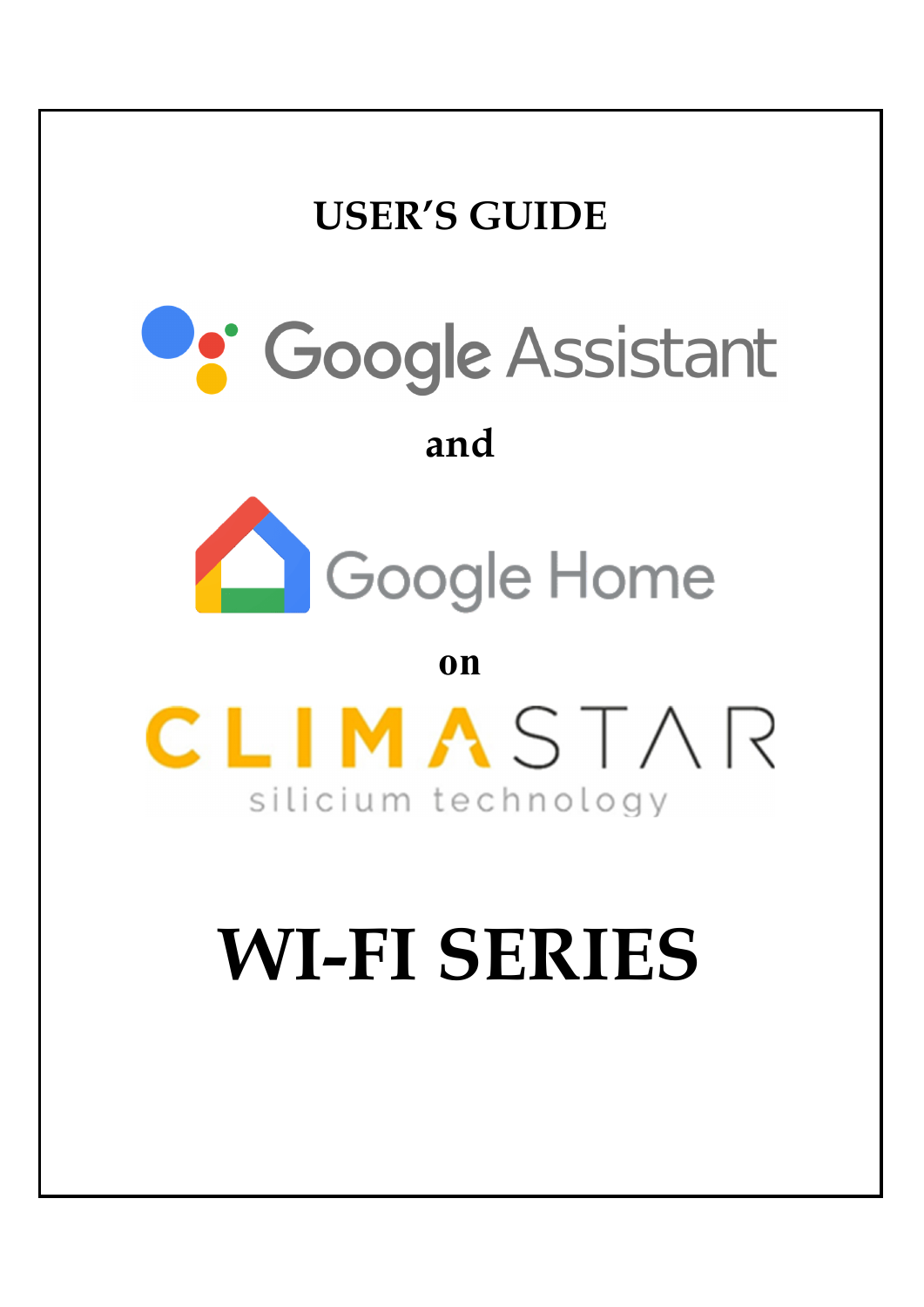#### INDEX

### **1. INTRODUCTION**

# **2. INSTALLATION**

- **2.1. Linking the heating device with Google system.**
- **2.2. Management through Google** 
	- **2.2.1. Using the Voice assistant.**
	- **2.2.2. Using the Home app.**

# **1. INTRODUCTION**

 $\bullet$  Google Assistant  $\mathbb B$  is a Google voice assistant that allows access to different services and functionalities through voice commands. It can be used from different types of devices, including mobile phones, smart watches, televisions and **C** Google Home ® (home device).

# **2. INSTALLATION**

In order to use  $\bullet$  Google Assistant for the management of Climastar heating devices it is necessary to use the **C** Google Home application:

You can download the  $\bigcirc$  Google Home app by following this link or by searching it directly on your Android mobile store:

https://play.google.com/store/apps/details?id=com.google.androi d.apps.chromecast.app&hl=en

# **2.1. Linking the heating device with Google system.**



These instructions work with the  $\bigcirc$  Google Home application over which we have no control and which may change after any update and upgrade from Google.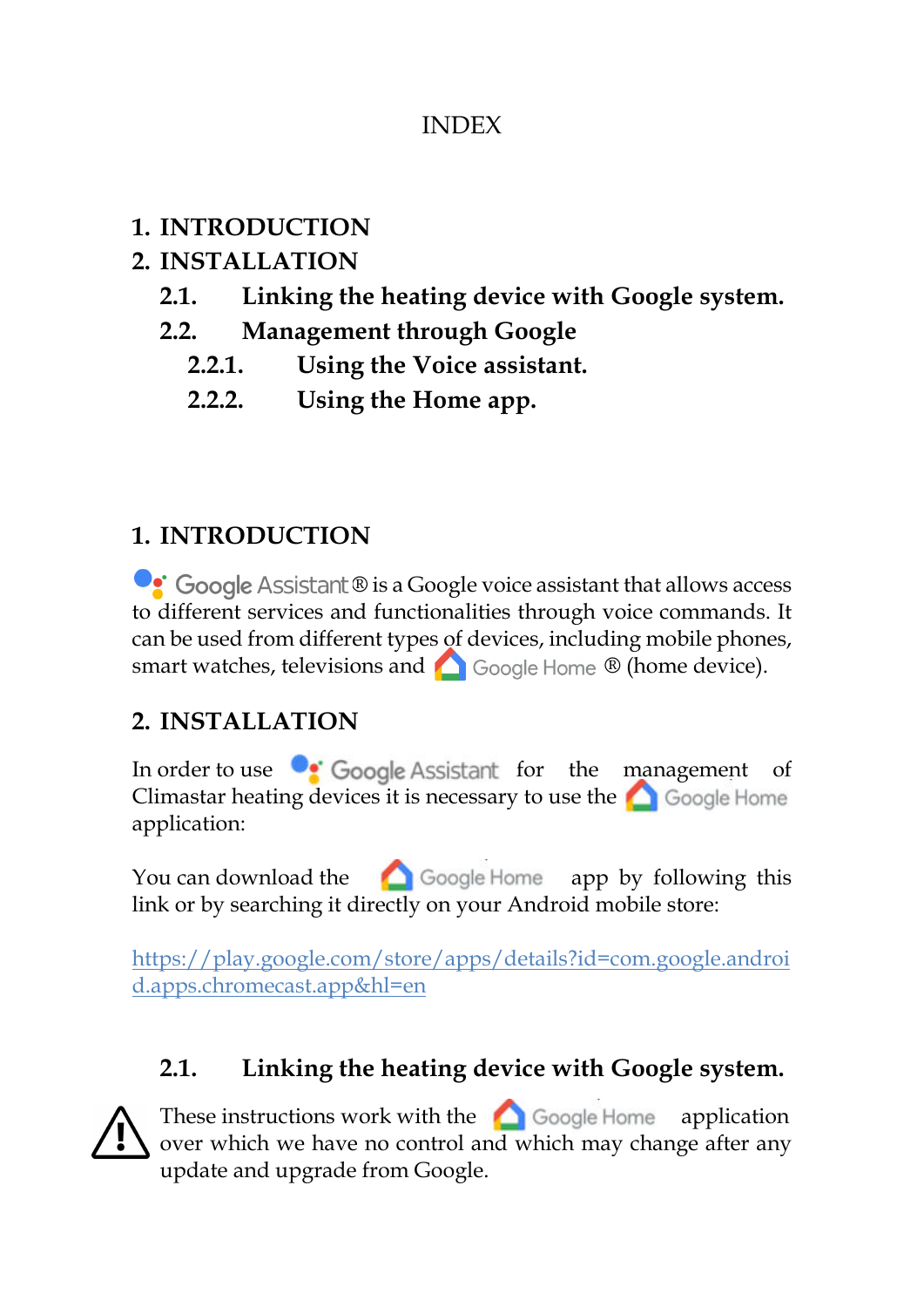Google provides updated information on how to perform the linking steps with the user account (account linking) as well as the handling of the equipment with the Smart Home profile. Here we perform with the one existing at the moment of creating this manual, but we insist in that it may vary, so please take these instructions only as indicative.

 $\bullet$  Install the  $\bullet$  Google Home application, and open it. If it is the first time you do it, then it will be necessary to **create a new home**.



Once created, you will be asked to configure a new device, select "**Works with Google**".

If there was already a Home created, then before configuring it go to "**Add** "-> "**Configure device**".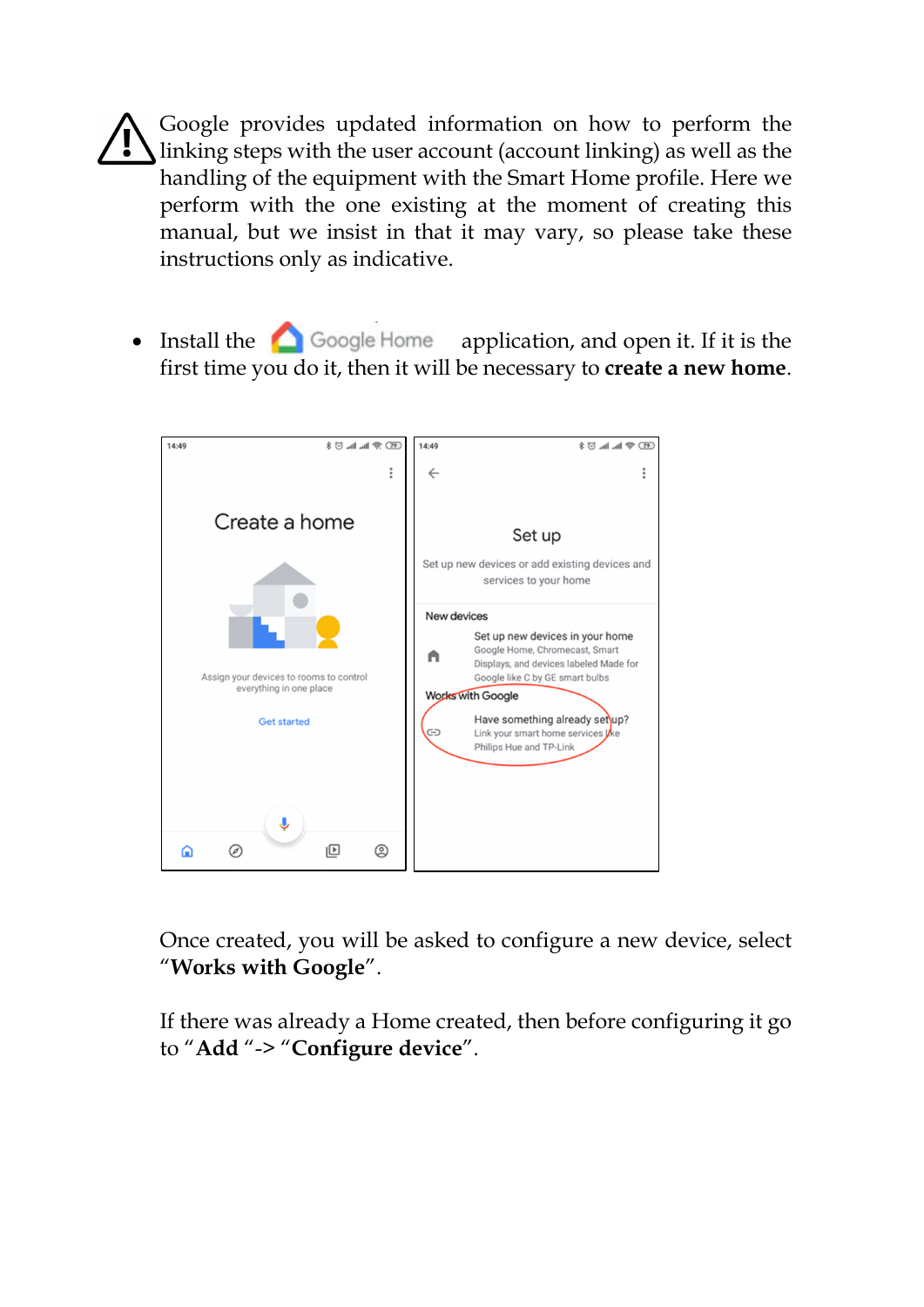At this point there is a list of the different devices (actions) that can be added. Search and select "**Heating Control**". At this time a new window will pop up to enter user and password. Use your CLIMASTAR heating control app credentials, then select the name of the home you want to link to the Google account.



- Once selected click on Link Device
- Once linked, it is possible to manage your CLIMASTAR heaters from Google, both by voice commands and through controls that appear in the same **app**:

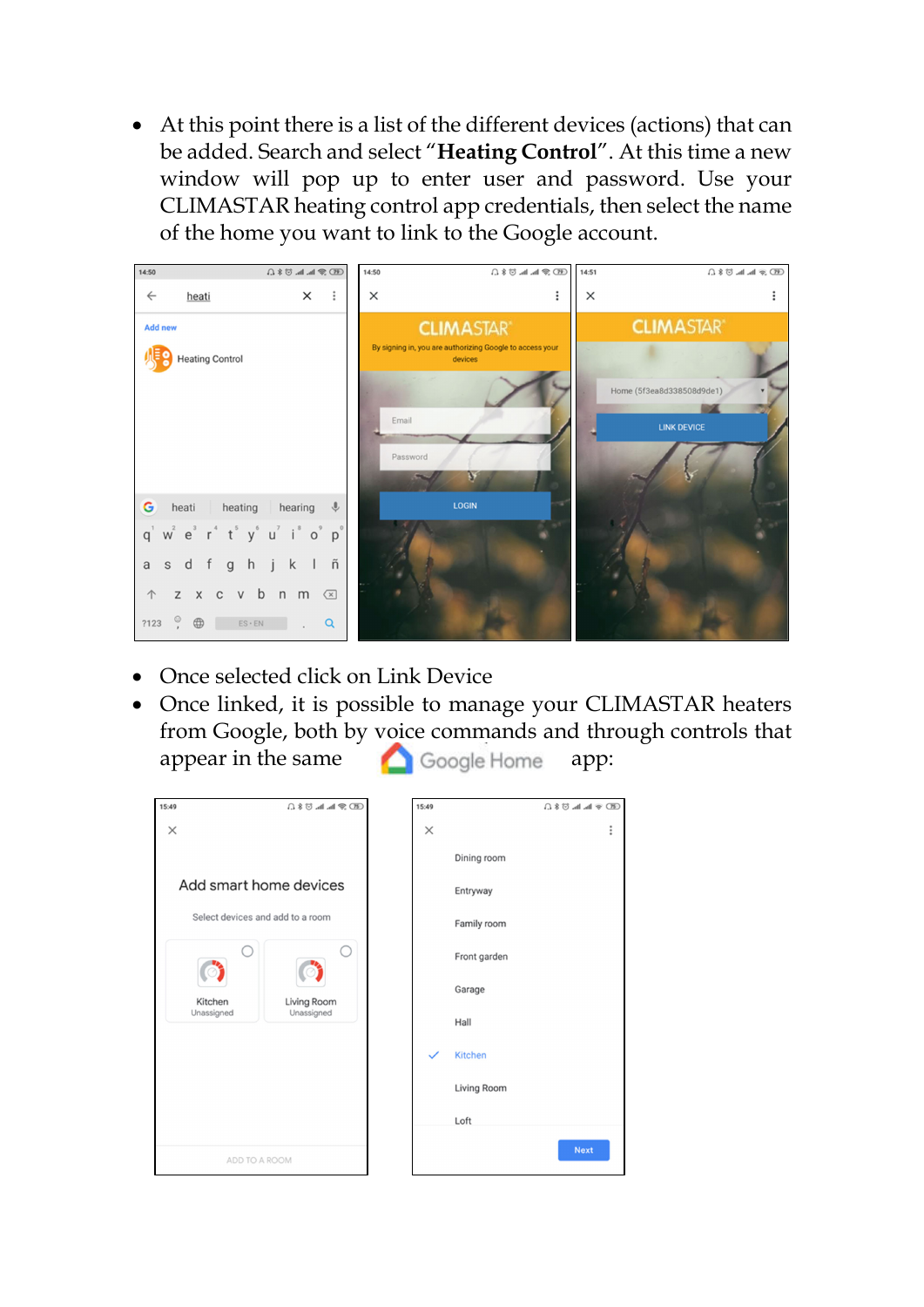The application then asks to add the devices in your account to rooms. You may add one or more devices to the rooms. The name of the room and the devices can be the same you have in your CLIMASTAR app or different.

### **2.2. Management through Google**

The control through  $\bigcirc$  Google Home presents a series of limitations on comparison with what can be done using the native CLIMASTAR application. They are the following:

- You cannot sign up new users. Neither delete them.
- You cannot edit the name of devices or houses (homes).
- You cannot program or configure advanced device settings.
- Geolocation does not work.
- You cannot invite users to your account.
- Historic data is not available.

For any of these functions please use the native application.

These are the control functions that can be done through your Google Home app:

- Turn off a device, or all the linked equipment in the house
- Turn on a device, or all the linked equipment in the house.

 $\sqrt{N}$  They turn on in Auto mode

 Set temperature in one radiator or in all kinked radiators in the house.



If it was originally in Off mode, it turns on in Auto mode with the selected temperature. If it was in manual mode the temperature will change, maintaining the mode

- Set Eco mode on a radiator. The device changes to manual mode at the Eco temperature.
- Set Heat mode on a radiator. The device changes to manual mode at the Comfort temperature.
- Set Auto mode on a radiator.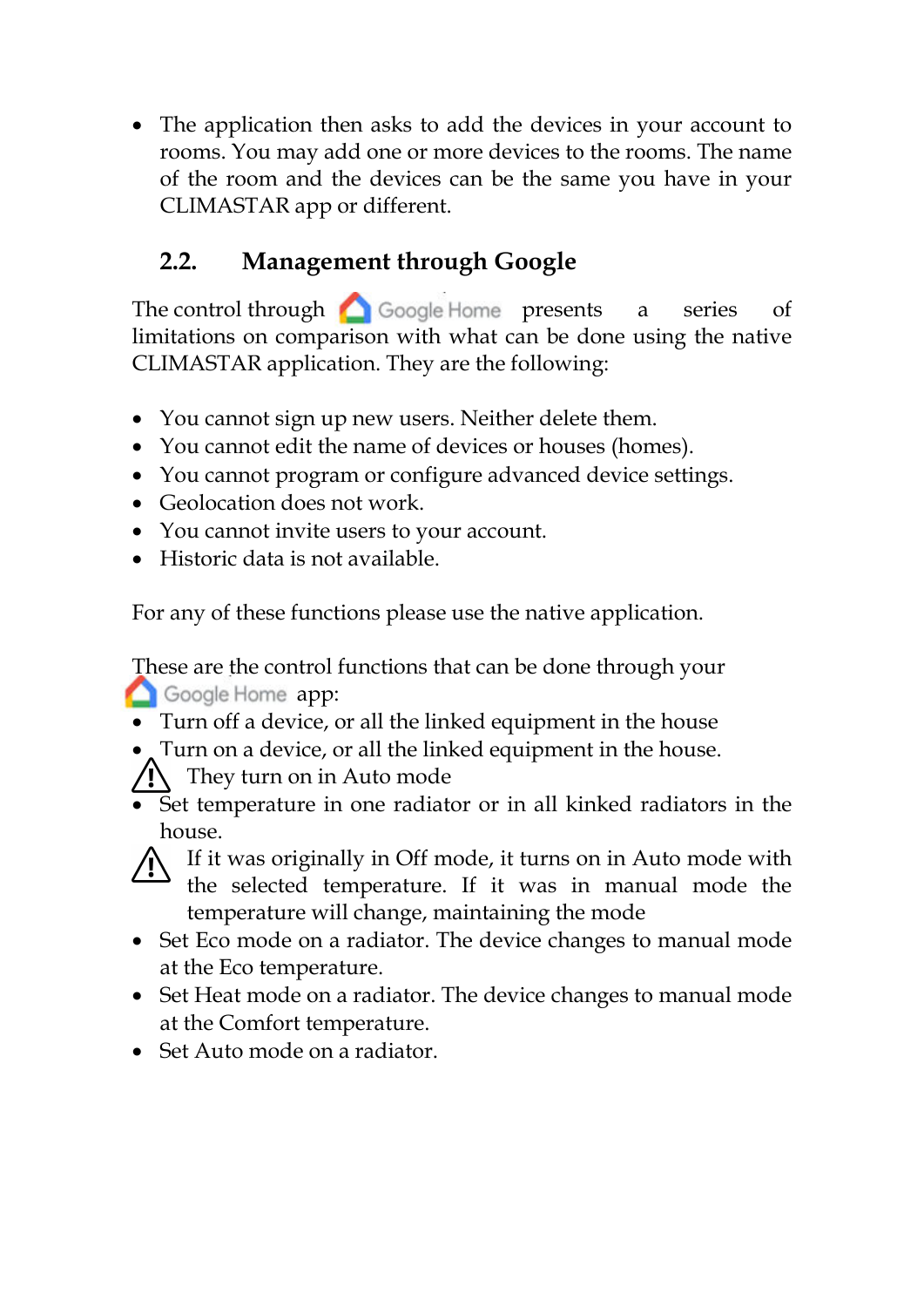#### **2.2.1. Using the Voice assistant.**

Coogle Assistant

With the Google voice assistant, you can set the modes mentioned above. The way to say the voice orders is not unique or predefined, the Google voice assistant interprets the orders naturally. Some orders are placed below, with the possibility of saying it in different ways:

- *"Turn off the house"* (turn off all devices).
- *"Turn on the house"* (turn on all devices).
- *"Set 25 degrees at home"* (put all devices at 25ºC, if they were off, turn them on in Auto, if not in the mode they were in).
- *"Set 25 degrees in the kitchen"* (there must be a kitchen device).
- *"Set the kitchen in Heat mode"* (set the manual mode to Comfort temperature).
- *"Set the kitchen in Eco mode"* (set the manual mode to Eco temperature).
- *"Set the kitchen in Auto mode"*.
- *"Turn off the kitchen".*

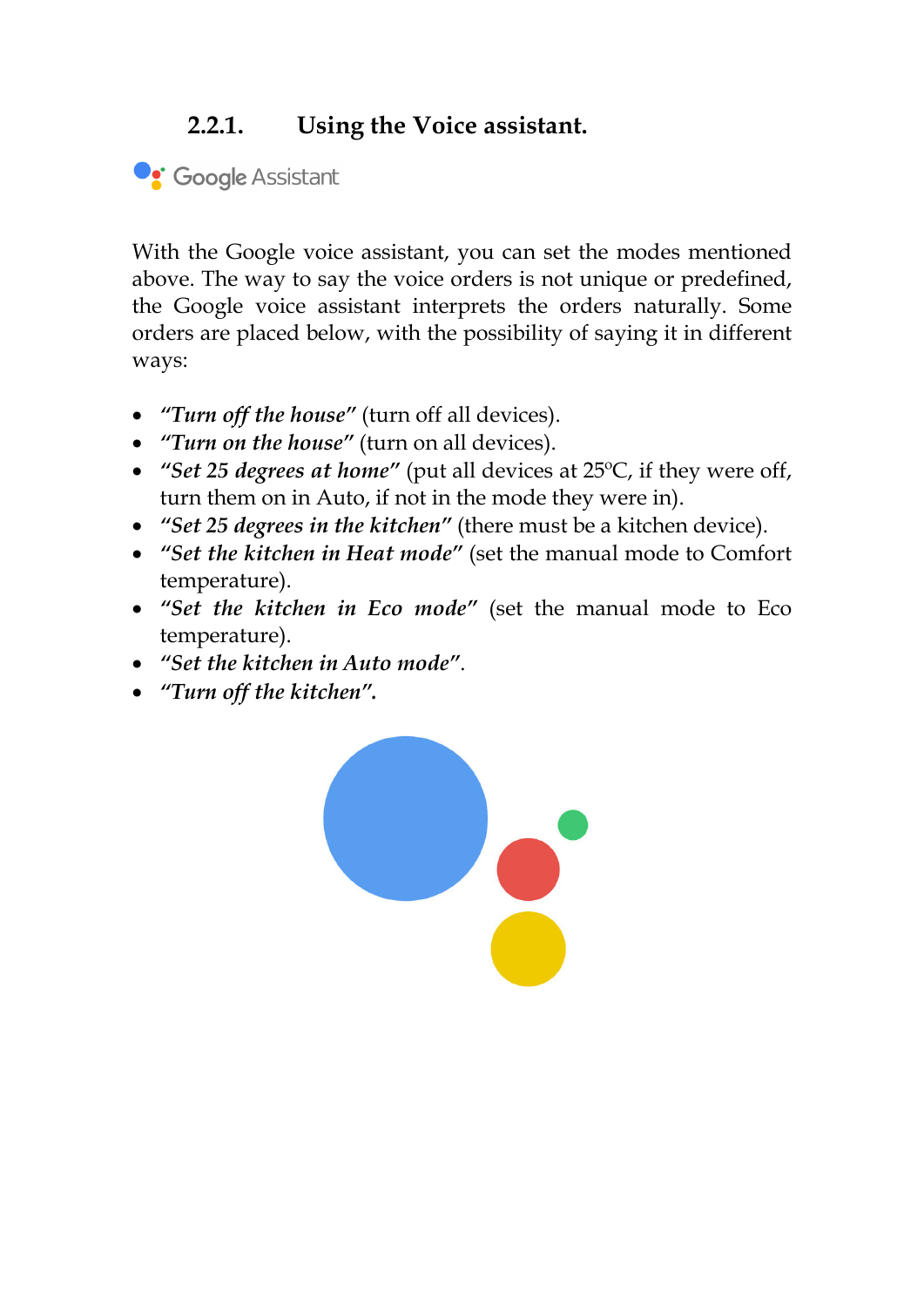#### **2.2.2. Using the Home app.**

The  $\bigcirc$  Google Home application allows to control the devices installed in the house. The operation is limited to the functions previously commented.

After having done the account linking, you can see in the Home app the devices installed in your linked account.



To access a device, click on the icon with its name.

At the time of making this manual if a device is in auto mode it appears as "Other", and you cannot change the temperature from the  $\bigcirc$  Google Home app. This could change in the future but it is something that depends on Google.

You can select the Heat mode, which is equivalent to manual. The Comfort temperature is set, which can be modified.

You can also set the Eco mode, setting the manual mode to Eco temperature, but you cannot modify it.

To turn off set Off mode.